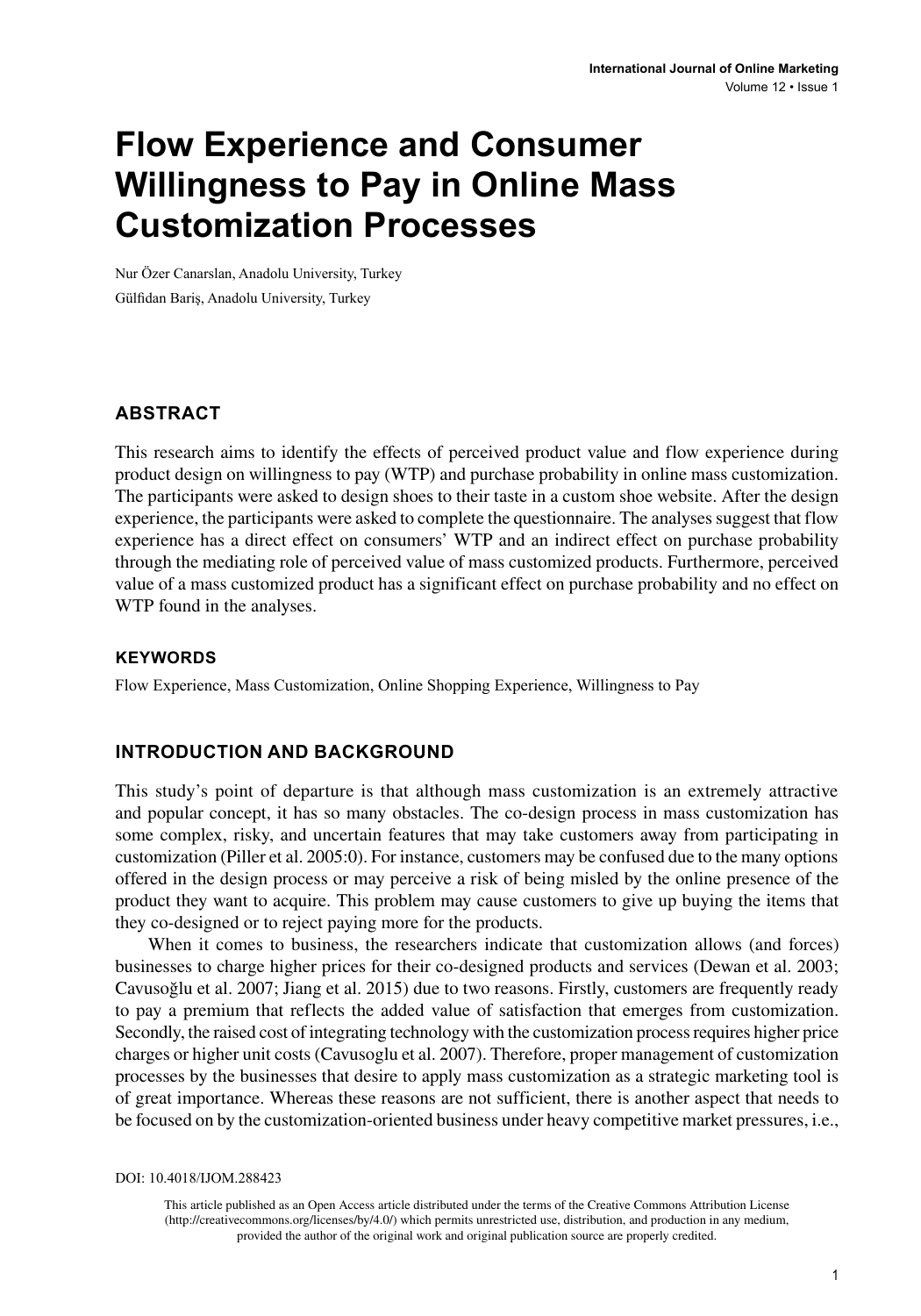online marketing dynamics. It is relatively fast and easy to compare prices in online markets, which supports online customers that are after bargain prices. For instance, the main reason why Turkish consumers prefer online shopping is that they want to access more reasonably priced products (PWC Retail Survey, 2016; Webloyalty Consumer Research, 2016). Similar findings with European sampling were offered by Aichner and Coletti (2013) and found that for 65% of buyers, the price was the primary source of consumers' attraction. However, as mentioned before, prices for mass customized offers are somewhat higher than standard products, which may reduce consumers' intention to buy mass-customized products and their intention to pay more for them.

In sum, online customization is an attractive strategic tool that offers benefits and obstacles to both businesses and customers. When overcoming the barriers, handling the customization process is the first point to focus on. In their work, Jiang et al. (2015) emphasized that as customization activities become more enjoyable, consumers are likely to engage in them more often. They also suggested the concept of "process value" and related it to Csikszentmihalyi's Flow Theory (1975). Nevertheless, their measure of process value was limited to covering "flow experience" fully. However, Novak et al. (2000) have reported that flow experience is an essential variable in understanding online consumer behaviors in the online environment. Franke and Piller (2003;12), whose works are frequently referenced in mass customization studies, identified a research gap and emphasized that flow experience should be examined as a variable in mass customization studies.

Merle et al. (2010) defined the mass customization experience value as "the interaction between the individual and the product design using a specific method of preference revelation." Csikszentmihalyi (1977, p.36) defined the flow as "the holistic sensation present when acting with total involvement; it is what people feel when they enjoy what they are doing." The term resonates with Merle et al.'s (2010) concept of the hedonic value of mass customization experience.

Considering the research gap pointed and the resonations of the terms offered both in mass customization literature and flow theory, the present paper suggests that if mass customization experience is enriched with an ecstatic state of deep concentration (Csikszentmihalyi describes this ecstasy state as flow) while conducting mass customization, it will increase mass-customized product value. Consequently, customers' probability of buying and WTP more for the designed product in an ecstatic state will be positively affected.

As mentioned before, while overcoming online mass customization obstacles, handling pricing is the second point to focus on. It is challenging to sell customized products, which are somewhat higher to the consumers for whom low prices are known as the most significant source of motivation in preferring online shopping. Ferguson et al. (2014) have stated that economic and cognitive limits are essential factors to consider; if these limits are exceeded, a well-customized product will not be purchased.

Offering consumers a process of designing their products may be perceived as a complex, uncertain, and risky process. Besides, there are online shopping and price dynamics to be considered. Also, it is unknown whether the complicated process of mass customization creates a "flow experience" for the customers. Even if it creates a flow experience, this experience will also affect the product's perceived value. This observation makes up the main problem of this study.

Based on the obstacles mentioned above, the objective of this study is; to empirically identify the direct and indirect effects (through the mass-customized product value) of flow experience on purchase probability and WTP.

### **THEORETICAL BACKGROUND**

#### **Mass Customization and Mass Customized Product Value**

Stan Davis (1987) used the term "mass customization" for the first time in his work Future Perfect. He defined mass customization as "a process that provides a one-of-a-kind product manufactured